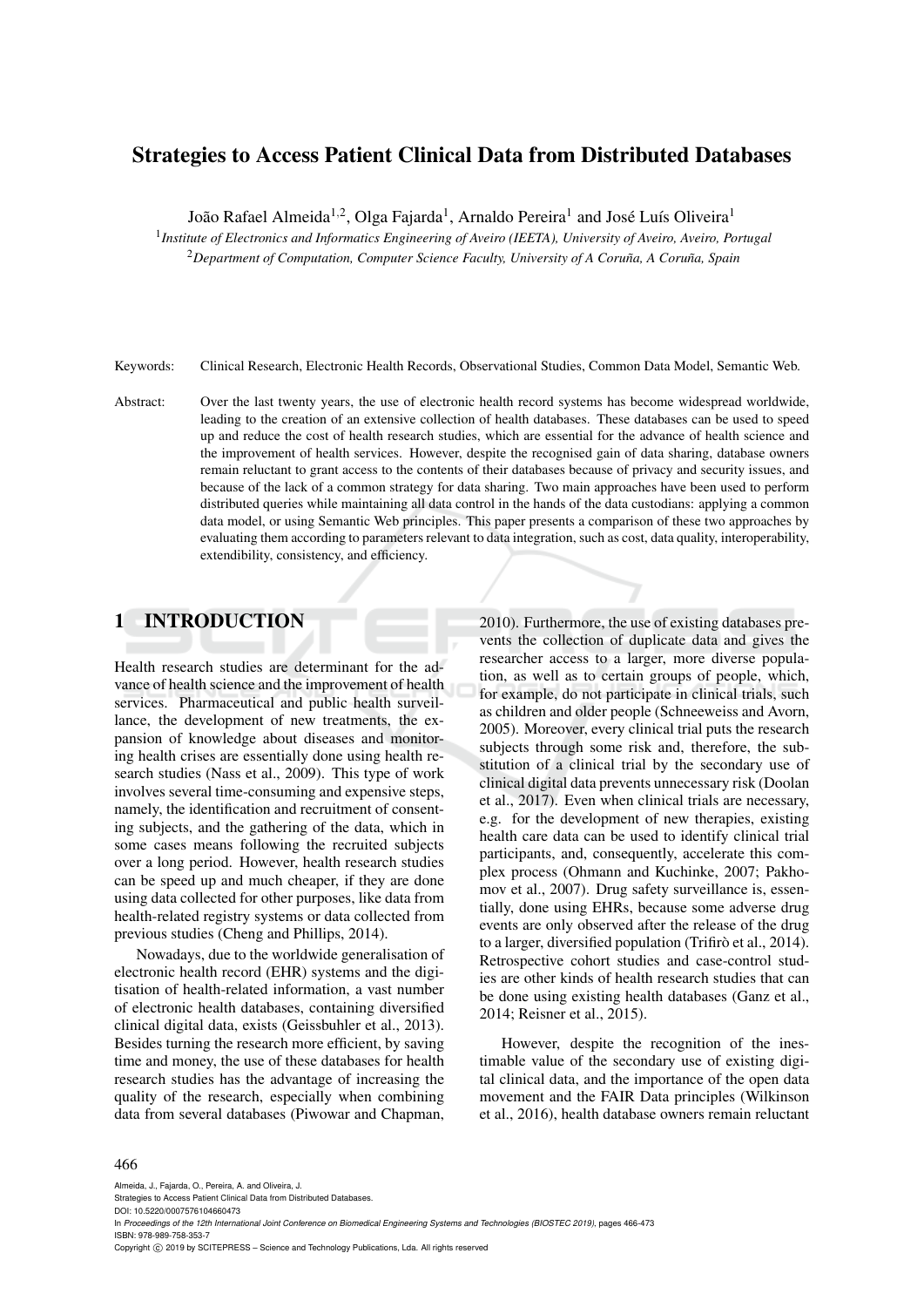in sharing the content of their databases (Pisani and AbouZahr, 2010). Even the data obtained through public research funding projects are not shared with the research community (Lopes et al., 2015). The reluctance of the health database owners to share their data is due to several reasons. The main reasons concerns data ownership, intellectual property rights and the lack of a common strategy for data sharing.

Two main approaches are used to enable the access to clinical data from distributed databases, without losing patient data privacy: (i) applying a common data model or (ii) using Semantic Web (SW) principles. In this paper, we compare these two approaches according to parameters relevant to data integration, such as cost, data quality, interoperability, extendibility, consistency, and efficiency.

The rest of the paper is organized as follows: in Section 2 we present an overview of existing solutions, in Section 3 we describe the CDM, and the SW approaches, in Section 4 we discuss and compare both approaches, and finally in Section 5 we conclude the paper.

### 2 RELATED WORK

Several solutions have been developed for the secure sharing of patient clinical data from distributed databases.  $CALIBER<sup>1</sup>$ , for instance, is a research platform consisting of a combination of highly trained staff, tools and data resources, "research ready" variables extracted from linked electronic health records coming from England's hospital records, primary care, social deprivation information, and causespecific mortality data. The resources available consists of data up to 2016 including more than 10 million people with approximately 400 million personyears of follow-up. The main purpose of CALIBER is to promote an open community developing methods and tools to accelerate replicable science across all clinical and scientific disciplines spanning the translational cycle (from drug discovery through to public health). However, the process to gain access to CAL-IBER resources is very slow and bureaucratic.

PopMedNet $2$  is a scalable and extensible opensource platform to simplify the implementation and operation of distributed health data querying networks. This platform was developed by HMORN (Health Maintenance Organisation Research Network), a consortium of 19 U.S. regional healthcare delivery organisations. Through a set of

web-based services and tools, PopMedNet enables the creation and use of distributed data networks. It supports both menus driven queries and distributed analyses using complex, single-use or multi-use programs and returns aggregated counts of eligible study cohorts (Brown et al., 2012).

OHDSI (Observational Health Data Sciences and Informatics) $3$  is an international, interdisciplinary and multi-stakeholder project with the aim to develop applications to access and analyse large-scale observational health data. This collaborative was initiated at the end of the Observational Medical Outcomes Partnership (OMOP) project, in order to continue the research started. The OMOP was a public-private US project with the objective to develop solutions to perform medical product safety surveillance using observational healthcare databases (Hripcsak et al., 2015). The main outcome of the OMOP consortium was the creation of the OMOP Common Data Model (CDM), which standardises the content, structure and convention of healthcare databases (Overhage et al., 2011). The OMOP CDM is considered to be the most complete an efficient common data model available (Kahn et al., 2012; Ogunyemi et al., 2013; Ross et al., 2014). Over the last five years, besides continuing to improve the OMOP CDM, the OHDSI community developed several analytic tools, namely, Achilles, HERMES, HERACLES, and CIRCE. In 2016, this community released a web-based platform, called ATLAS<sup>4</sup>, that integrates features form the previously mentioned applications. This web-based platform provides tools to browse standardised vocabularies, explore databases, define cohorts, and make a population-level analysis of observational data converted to the OMOP CDM.

The European Medical Information Framework (EMIF)<sup>5</sup> is a European project, launched in 2013, with the purpose of improving the access of researchers to patient-level data from distinct health data repositories across Europe. The EMIF Platform is an integrated system where researchers can browse three different levels of information: metadata, aggregated data, and raw data. Every Data Custodian controls to whom and the level of information that can be shared (Trifan et al., 2018). Several solutions have been developed to simplifying the access to health data, in order to meet the needs of the Data Custodians involved in the project. EMIF has adopted OMOP CDM for EHR data harmonisation, as also the use of solutions to infer knowledge through query federation.

Applying the idea of having a common data

<sup>1</sup>http://www.ucl.ac.uk/health-informatics/caliber

<sup>2</sup>http://www.popmednet.org/

<sup>3</sup>http://www.ohdsi.org/

<sup>4</sup>http://www.ohdsi.org/web/atlas/

<sup>&</sup>lt;sup>5</sup>http://www.emif.eu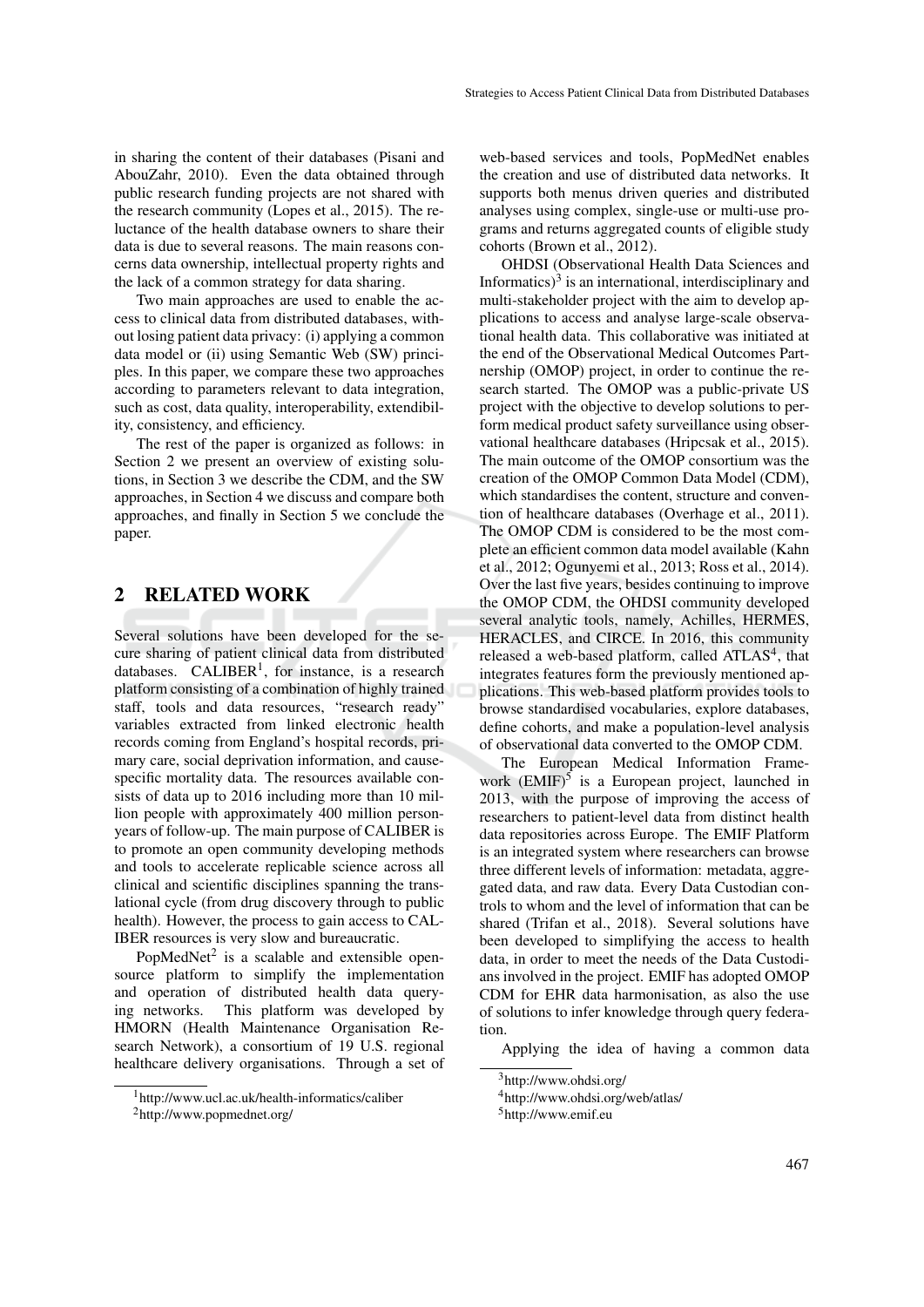model, there are some methodologies and tools with a similar goal, such as the Semantic Web frameworks (Berners-Lee et al., 2012). The principles of SW and Linked Data (LD) (Speicher et al., 2015) can be used to solve data integration and interoperability problems. One of the pillars for the realisation of the SW is the way data is represented. The Resource Description Framework (RDF) covers this important issue, with the data model proposed by the World Wide Web Consortium (W3C) in a suite of normative specifications (Schreiber and Raimond, 2015).

Nowadays, semantic technologies are at the core of many systems that support data-intensive research areas, as is the case with system biology, integrative neuroscience, bio-pharmaceutics and translational medicine, just to mention a few cases (Chen et al., 2013). In addition, numerous repositories are using the SW data model that can be accessed over the Internet (Zaveri and Ertaylan, 2017), due to the existence of stable standards and best practice guidelines. Bringing together people and machines, the semantic technologies offer the ability to describe data better and to map and link distributed datasets. In this way, an information network is created that can be used by searching the information from a single entry point.

The literature reports the use of various SW solutions to integrate data from EHR systems. To increase the usability of EHR systems, (Lasierra et al., 2017) described a method to model patient-centered clinical EHR workflows. To allow interoperable sharing of patient data between healthcare organisations, (Alamri, 2018) proposes a semantic-mediation architecture to support semantic interoperability. By using this intermediate layer, the clinical information is exploited using richer ontological representations to create a "model of meaning" for enabling semantic mediation. For the facilitation of RDF data management and query federation across several repositories, (Sernadela et al., 2017) developed  $SCALEUS^6$ , a semantic web migration tool that can be deployed on top of traditional systems to bring knowledge, inference rules, and query federation to the existent data. In a single package, it includes a triplestore supporting multiple independent datasets, simplified API and services for data integration and management, and a SPARQL query engine, supporting real-time inference mechanisms and optimised text searches over the knowledge base. This platform was used to facilitate RDF data management and query federation across the several tools of the RD-Connect initiative, an EU FP7 project which aimed to create an integrated platform connecting databases, registries, biobanks and clinical bioinformatics for rare disease research.

### 3 QUERYING METHODOLOGIES

#### 3.1 Querying Pipeline

Common technical and governance solutions must be developed to simplify the access to health data. An approach to do so is using the methodology presented by (Fajarda et al., 2018), where a pipeline is used to achieve the querying process, as shown in Figure 1. An implementation of this kind of solution was done in the EMIF project. The pipeline considers three main roles:

- the Researcher, someone who needs to query several databases, to which he has no direct access, to conduct research;
- Data Custodians, individuals responsible for administering their databases;
- the Study Manager, the person responsible for managing the research study and act as an intermediary between the Researcher and Data Custodians.

The study starts with a researcher who wants to query some databases. This person creates a study request, writing his/her question in the EMIF Catalogue<sup>7</sup>, a platform that allows researchers to find databases which fulfil their particular research study requirements. This platform, also, allows the research to select the desired databases that s/he would like to query (Silva et al., 2018).

After receiving the study request, the Study Manager starts a workflow using TASKA<sup>8</sup>, a work management system (Almeida et al., 2018) that will support the whole study orchestration.

The first task of the workflow consists of the cohort/query definition, which results in a script. Using TASKA, this script can be sent to all the selected Data Custodians at once. Every Data Custodian executes the script in their database, and the results of the querying are, then, exported to the Study Manager. After receiving all the results, the Study Manager compiles them to answer the Research's request. Finally, the Research receives the response to his/her request, and the pipeline ends.

The Study Manager has an important role in this pipeline since s/he has direct access to the Data Custodians and must have the knowledge necessary to work with the query definition tools. Consequently, a person not familiar with these tools can easily query several databases of her/his choice and to which s/he has no direct access.

<sup>6</sup>http://bioinformatics-ua.github.io/scaleus/

<sup>7</sup>https://emif-catalogue.eu/

<sup>8</sup>https://bioinformatics.ua.pt/taska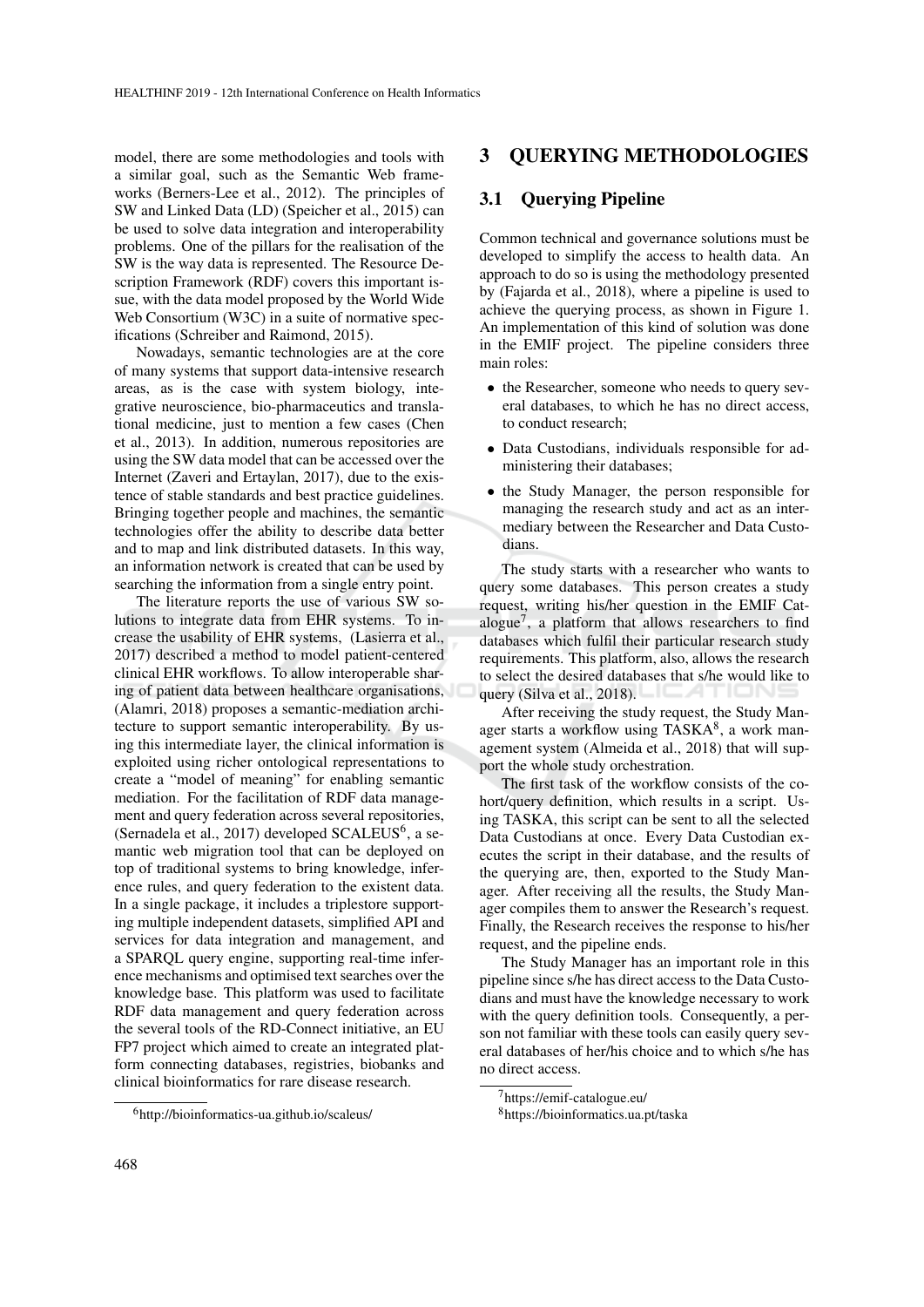

Figure 1: Workflow of the querying process (Fajarda et al., 2018).

Concerning the Data Custodian stage of the pipeline, two main approaches can be followed. The first one using a common data model, and the second using the SW principles.

#### 3.2 Common Data Model Approach

The Command Data Model approach requires that Data Custodians' databases use a shared schema to all. Therefore, a model must be delineated, which is currently not a problem, since there are already some common data models defined for observational studies, e.g. the OMOP CDM. This common data model is, already used in several countries (Hripcsak et al., 2015). However, to be used the Data Custodians need to convert their database into the OMOP CDM, using Extract, Transform and Load (ETL) methodologies. The OHDSI provides documentation of best practices to perform the transformation, including several tools to support the data migrations. In the early stages, the OMOP CDM migration process was very complex, however, currently, this procedure is optimised, and OHDSI created several tools to guide the different specialised entities involved. These specialised entities are:

- Local data experts and CDM experts, which together design the ETL transformation, without creating the migration script;
- People with medical knowledge, which define the code mappings;

• A technical person, which creates and implements the ETL scripts following the specifications defined previously.

In the final stage of the migration, all the entities involved need to ensure the quality control of the implementation, this validates the process and ensures that the data is consistent. However, despite all of these tools and protocols design to help these entities, it is still impossible to fully automate this process. Another disadvantage of this process is the need for people with medical knowledge, which can be an expensive resource.

Assuming that this procedure was done in all the available databases, the Study Manager and the Data Custodians can use some tools to extract and analyse the data, e.g. ATLAS. With a local installation of AT-LAS, the Study Manager can define a cohort and send the resulting extraction script to all the Data Custodians involved in the study. The Data Custodians can, then, execute the script received, in their local AT-LAS installation, which provides a result, that can be analysed and filtered, before being sent to the Study Manager. This procedure ensures that Data Custodians have full control over their data and keeps nonauthorised users away from patients data, preserving data privacy.

#### 3.3 Semantic Web Approach

An alternative to using a common data model is the use of Semantic Web technologies. This approach re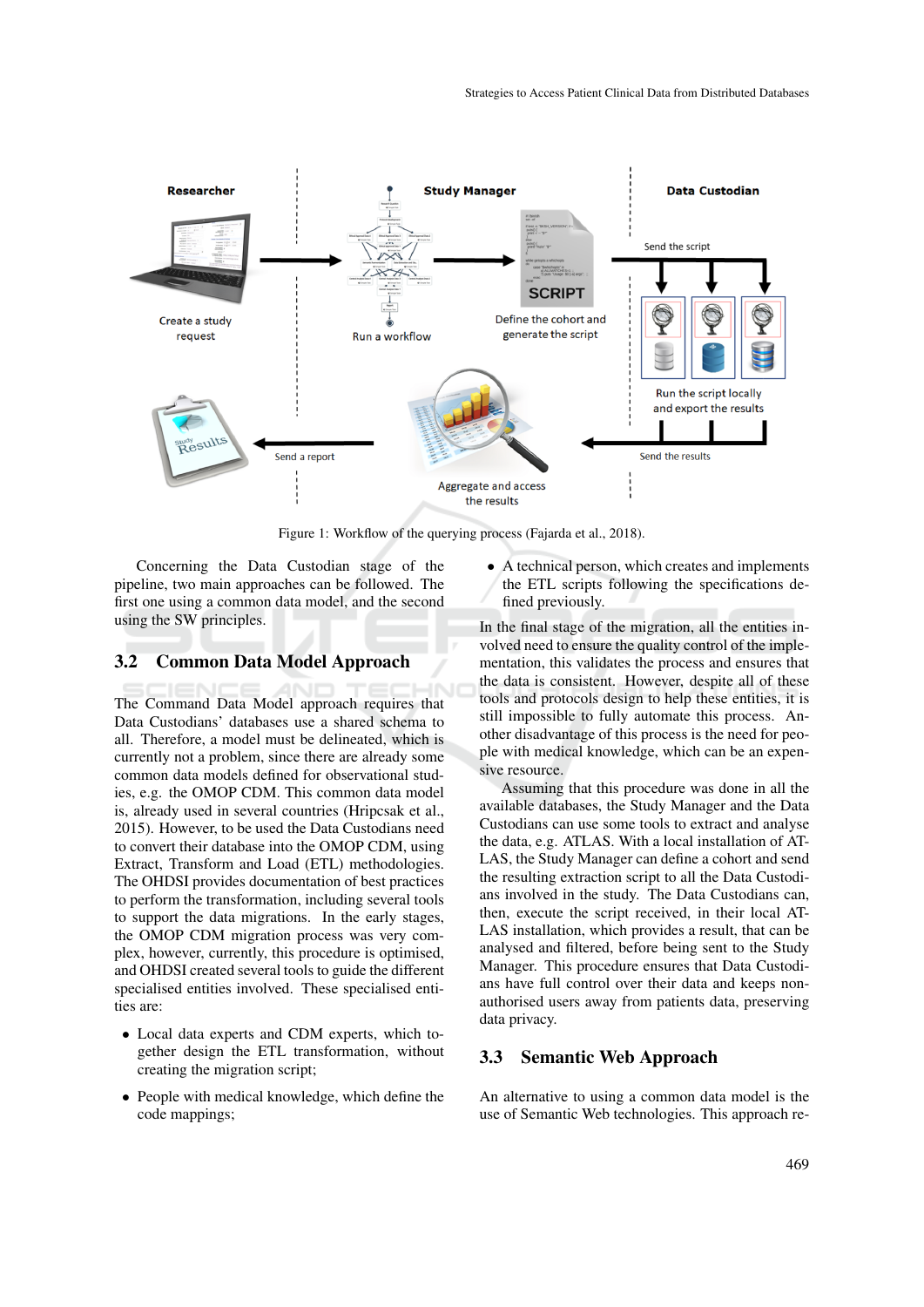quires that Data Custodians use a common ontology to specify the knowledge of the domain. The Web Ontology Language (OWL) (Hitzler et al., 2012) is the W3C semantic language to describe the entities of domains, providing classes, properties, individuals, and data values. Ontologies have been used by several communities to structure knowledge domains. Just to give an example, the Gene Ontology  $(GO)^9$  defines concepts to describe gene function along three different aspects: molecular function, cellular component, and biological process. Many more biomedical ontologies and terminologies can be found on the NCBO BioPortal<sup>10</sup> (Whetzel et al., 2011).

The Semantic Web approach relies on the conversion of the original data into RDF format. This conversion must be performed for each distributed database by using a convenient solution, such as the SCALEUS tool. After the creation of the semantic model for the domain of interest and the data conversion into RDF, the SPARQL query language is the convenient tool for extracting knowledge from the created semantic database.

Figure 2 presents a snippet of the query pipeline. In this scenario, the Study Manager uses SPARQL to create the desired query and send it to the Data Custodians. Then, the Data Custodians sends back the patients' data to the Study Manager, for interpretation and compilation of results.



Figure 2: Semantic Web approach.

The SCALEUS solution provides a set of data connectors and interfaces that help in the translation process to a user pre-defined model (ontology) to be negotiated between the Data Custodians. Although migration tasks are simplified, the need for consensus among Data Custodians may make it difficult to use this option.

### 4 DISCUSSION

Choosing the best strategy for using data from heterogeneous and distributed repositories is a task that impacts across the course of an entire project. As no universal formulas are covering all kinds of possibilities, it is desirable for decision-makers to be aware of the strengths and weaknesses of the most widely used and documented available options. Some selection criteria can be pointed out from the authors' experience based on their collaboration in the EMIF and RD-Connect projects:

- Cost Sum of costs of implementation and training of users;
- Data Quality Ability to serve the purpose of users;
- Interoperability Interoperability relates with machine-readability and machine-actionability, describing the extent to which solutions can automatically exchange and interpret data;
- Extendibility Possibility to extend and add further information *a-posteriori*;
- Consistency Refers to the data structure coherence between the different Data Custodians' databases;
- Efficiency Efficiency in producing an answer to a research question.

Table 1 presents a summary of the evaluation of both methodologies according to the considered selection criteria, indicating the most favourable approach for each criterion.

|                  | Common     | Semantic |
|------------------|------------|----------|
|                  | Data Model | Web      |
|                  |            |          |
| Cost             |            |          |
| Data quality     | +/-        | $+/-$    |
| Interoperability |            |          |
| Extendibility    |            |          |
| Consistency      |            |          |
| Efficiency       |            |          |

Table 1: Assessment of the methodologies.

Legend.  $+$ : better;  $+/-$ : tied;  $-$ : worst

Data migration requires significant investments in infrastructures, software solutions and human resources. Considering that for both approaches the infrastructure is already in place and that solutions are open and free (e.g. OHDSI, SCALEUS), human effort become more relevant in the cost equation.

<sup>9</sup>http://www.geneontology.org/

<sup>10</sup>https://bioportal.bioontology.org/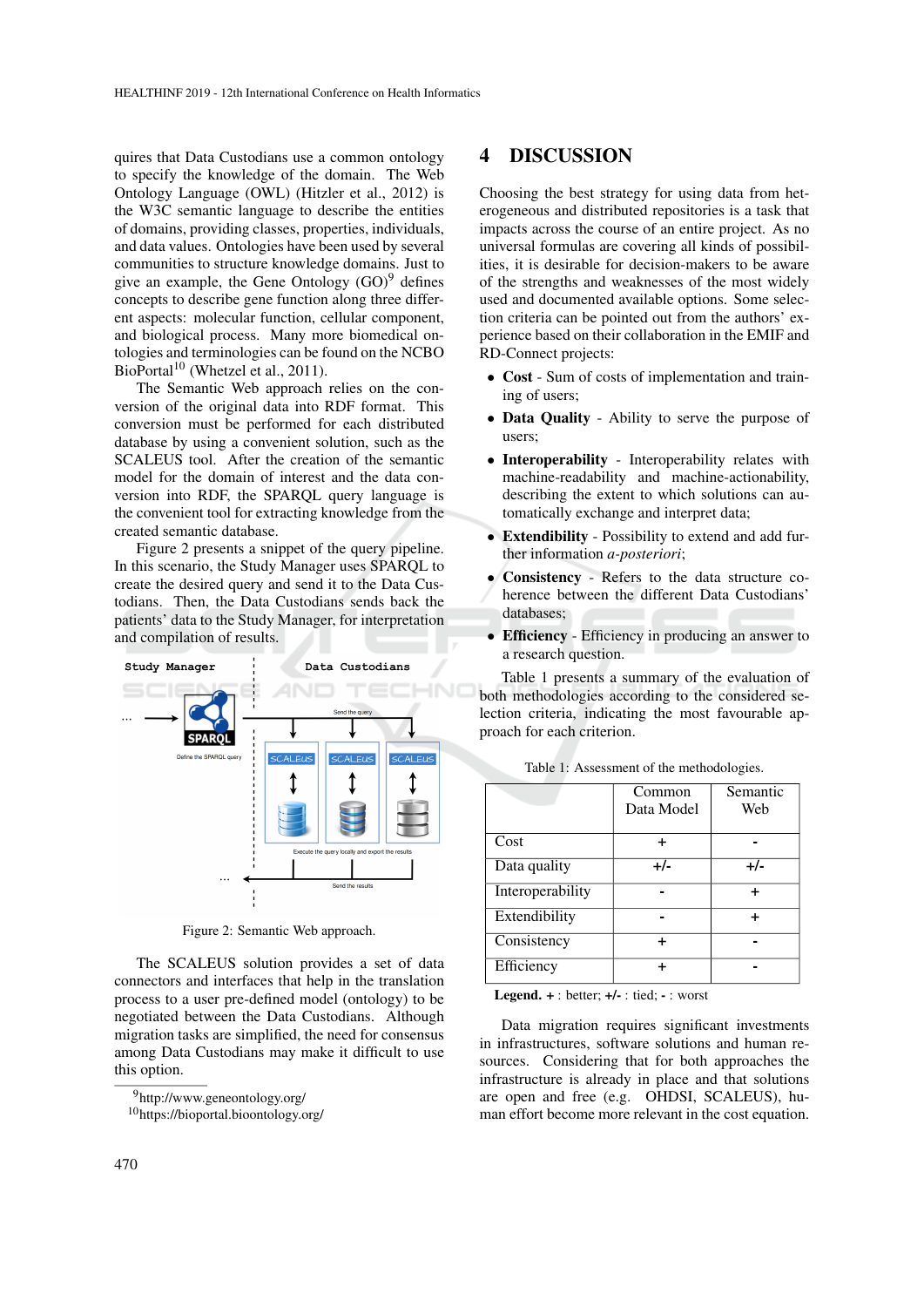Both approaches require medical knowledge. However, since the OMOP CDM migration is more popular, this pipeline is already optimised, reducing the costs. Furthermore, the Semantic Web approach has less adhesion in this scenario, causing more costs to support this transition.

This data transition demands a great understanding of the institutional data and its structure, which is a requirement to produce a solid migration. During this process, the data owners need to specify how to deal with poor quality data. This is done in an initial stage of the data migration, where Data Custodians have the responsibility to ensure the data quality of their databases, thus optimising the analyst's work, which avoids errors during the migration.

The ability of systems and applications to collaborate at a machine-machine level is a requirement for automating the extraction of knowledge from heterogeneous and distributed data repositories. For this collaboration to be possible between the different systems, they must communicate using a set of standards that enable the intelligible communication of information using, preferably, the Internet. For the first approach, machine-machine interoperability is more difficult. The data model used in this approach is not as appropriate as that defined for SW solutions. On the other hand, the existence of a series of standards ensures that the second approach meets those requirements in an easier way to implement.

After putting a system in production, its data model may need changes to reflect the changes in the reality of interest. This need can, in the limit, lead to the whole system having to be changed in depth. The first approach is based on the use of entityrelationship data models that scale poorly comparing to SW solutions. In fact, changes to semantic data models do not significantly change the systems in production, ensuring a good extendibility.

Regardless of the approach chosen, Data Custodians will have a shared data structure. The Common Data Model approach has already a well-defined data structure. Additionally, the different data representation formats are normalised in the OMOP CDM approach, keeping the same conventions consistent in the data model. Another aspect is the vocabulary definition and mapping due to the existence of several clinical terms. Those have been mapped onto OMOP Vocabularies, improving the ability to analyse and search the databases. Furthermore, the vocabulary definition helps researchers find relevant drug codes. For instance, if a researcher wants to find a drug by its National Drug Code (NDC), s/he can do it easily searching for it in ATLAS or ATHENA, which is also a standardised process, due to the consistency in the cohort definition, analysis design and results reporting. Succinctly, using OHDSI tools in OMOP CDM databases, allows the observational research to be performed by institutional groups, generating systematic scientific practices, where research guidelines can just be followed. In contrast, in the SW approach, vocabulary and relationships are not standardised, needing to be negotiated in advance.

The efficiency in observational studies is mainly based on the Data Custodians' response delay. This lack of response's speed can be turned in months or even years of waiting to get a final answer which may be one of the biggest challenges that researchers need to deal, due to data accessing permissions restriction. The pipeline presented, intends to reduce this delay, mainly due to all the technology involved, which facilitates the querying process. Furthermore, the role division reduces some boundaries that existed due to the lack of agreements and rules. A Data Custodian can quickly and easily query his/her database, analyse the result, make the necessary adjustments, by filtering some sensitive data, and sent it to the Study Manager. This is possible mainly due to data classification, and tools prepared to work with it. We could also analyse the efficiency of both approaches individually. However, the most significant delay is the coordination of people, which is enriched in the pipeline.

#### 5 CONCLUSIONS TIONS

Observational data research offers the opportunity to chart empirically-demonstrated scientific work and simultaneously produces an empirical evaluation of the quality of the evidence generated, useful for meaningfully informing decision-making processes. In order to support such studies, while ensuring data privacy and security, a strategy for querying different databases in a mediated way is needed. In this paper, we analysed two different strategies to perform distributed queries in health databases. Both approaches use open-source solutions and can offer alternative pipelines to help researchers answer their questions without the need for direct access to data. The first approach is based on the use of a common data model and the second on the application of Semantic Web principles.

The approaches were evaluated based on a set of selection criteria created from the authors' experience in the application of each of the approaches. Both approaches are similar when we consider the data quality criteria. The Common Data Model solution is more performant for the cost, consistency, and efficiency. When considering interoperability and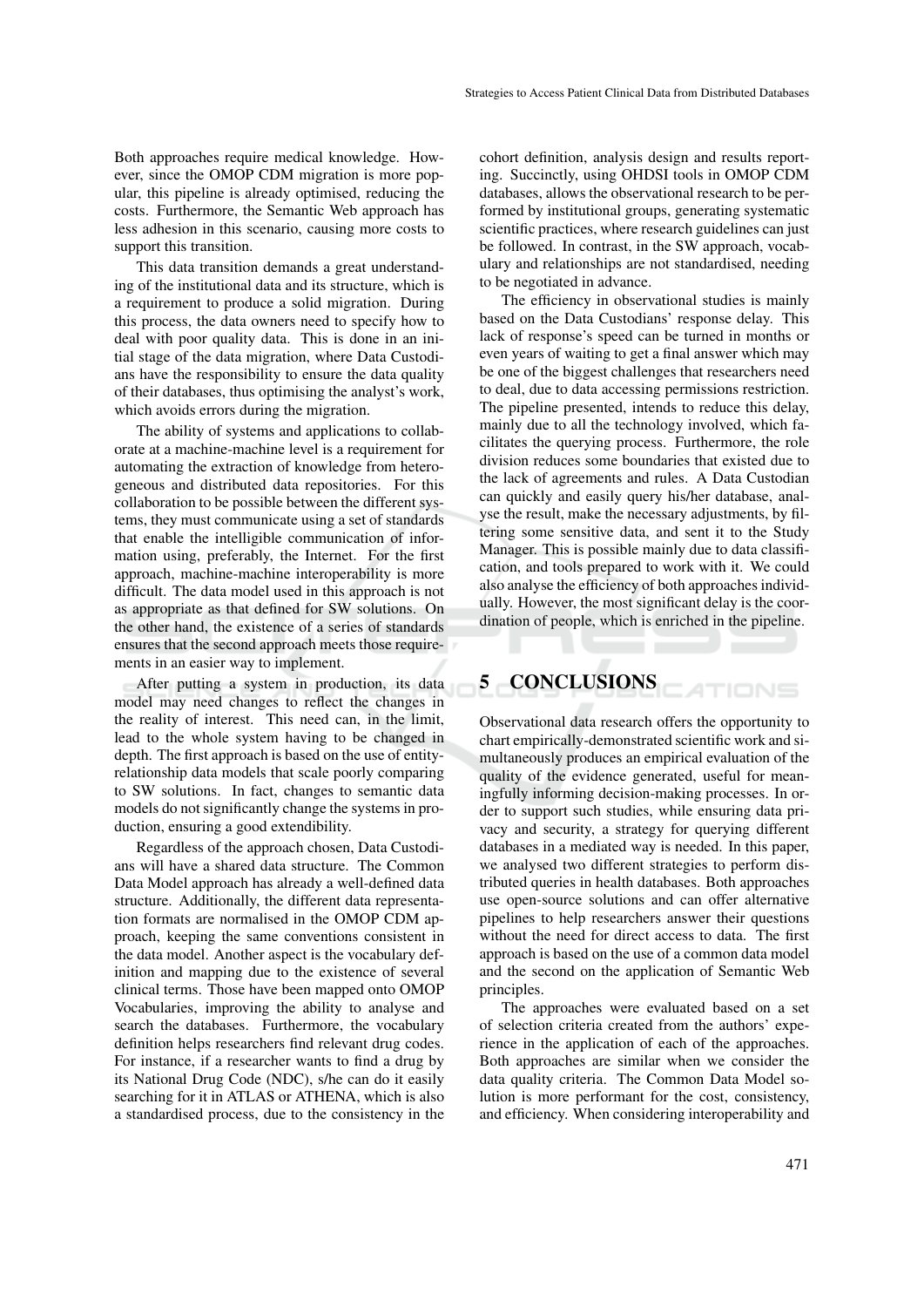extendibility, the Semantic Web approach is more favourable.

### ACKNOWLEDGEMENTS

This work was partially funded by the NETDI-AMOND project, grant number POCI-01-0145- FEDER-016385. AP is supported by FCT, grant PD/BD/142877/2018.

### **REFERENCES**

- Alamri, A. (2018). Semantic health mediation and access control manager for interoperability among healthcare systems. *Journal of Information Technology Research*, 11:87–98.
- Almeida, J., Ribeiro, R., and Oliveira, J. L. (2018). A modular workflow management framework. In *Proceedings of the 11th International Conference on Health Informatics (HealthInf 2018)*.
- Berners-Lee, T., Hendler, J., and Lassila, O. (2012). The semantic web. *Scientific American*, 284:34–43.
- Brown, J., Balaconis, E., Mazza, M., Syat, B., Rosen, R., Kelly, S., Swan, B., and Platt, R. (2012). Ps1-46: Hmornnet: shared infrastructure for distributed querying by hmorn collaboratives. *Clinical medicine & research*, 10(3):163–164.
- Chen, H., Yu, T., and Chen, J. Y. (2013). Semantic web meets integrative biology: a survey. *Briefings in Bioinformatics*, 14:109–125.
- Cheng, H. G. and Phillips, M. R. (2014). Secondary analysis of existing data: opportunities and implementation. *Shanghai archives of psychiatry*, 26(6):371.
- Doolan, D. M., Winters, J., and Nouredini, S. (2017). Answering research questions using an existing data set. *Medical Research Archives*, 5(9).
- Fajarda, O., Silva, L. A. B., Rijnbeek, P. R., Van Speybroeck, M., and Oliveira, J. L. (2018). A methodology to perform semi-automatic distributed ehr database queries. In *HEALTHINF*, pages 127–134.
- Ganz, M. L., Wintfeld, N., Li, Q., Alas, V., Langer, J., and Hammer, M. (2014). The association of body mass index with the risk of type 2 diabetes: a case–control study nested in an electronic health records system in the united states. *Diabetology & metabolic syndrome*, 6(1):50.
- Geissbuhler, A., Safran, C., Buchan, I., Bellazzi, R., Labkoff, S., Eilenberg, K., Leese, A., Richardson, C., Mantas, J., Murray, P., et al. (2013). Trustworthy reuse of health data: a transnational perspective. *International journal of medical informatics*, 82(1):1–9.
- Hitzler, P., Krötzsch, M., Parsia, B., Patel-Schneider, P. F., and Rudolph, S. (2012). Owl 2 web ontology language primer (second edition). w3c recommendation.
- Hripcsak, G., Duke, J. D., Shah, N. H., Reich, C. G., Huser, V., Schuemie, M. J., Suchard, M. A., Park, R. W.,

Wong, I. C. K., Rijnbeek, P. R., et al. (2015). Observational health data sciences and informatics (ohdsi): opportunities for observational researchers. *Studies in health technology and informatics*, 216:574.

- Kahn, M. G., Batson, D., and Schilling, L. M. (2012). Data model considerations for clinical effectiveness researchers. *Medical care*, 50.
- Lasierra, N., Schweitzer, M., Gorfer, T., Toma, I., and Hoerbst, A. (2017). Building a semantic model to enhance the user's perceived functionality of the ehr. *Studies in Health Technology and Informatics*, 228:137–141.
- Lopes, P., Silva, L. B., and Oliveira, J. L. (2015). Challenges and opportunities for exploring patient-level data. *BioMed research international*, 2015.
- Nass, S. J., Levit, L. A., Gostin, L. O., et al. (2009). The value, importance, and oversight of health research.
- Ogunyemi, O. I., Meeker, D., Kim, H.-E., Ashish, N., Farzaneh, S., and Boxwala, A. (2013). Identifying appropriate reference data models for comparative effectiveness research (cer) studies based on data from clinical information systems. *Medical care*, 51:S45– S52.
- Ohmann, C. and Kuchinke, W. (2007). Meeting the challenges of patient recruitment. *International Journal of Pharmaceutical Medicine*, 21(4):263–270.
- Overhage, J. M., Ryan, P. B., Reich, C. G., Hartzema, A. G., and Stang, P. E. (2011). Validation of a common data model for active safety surveillance research. *Journal of the American Medical Informatics Association*, 19(1):54–60.
- Pakhomov, S., Weston, S. A., Jacobsen, S. J., Chute, C. G., Meverden, R., Roger, V. L., et al. (2007). Electronic medical records for clinical research: application to the identification of heart failure. *Am J Manag Care*, 13(6 Part 1):281–288.
- Pisani, E. and AbouZahr, C. (2010). Sharing health data: good intentions are not enough. *Bulletin of the World Health Organization*, 88(6):462–466.
- Piwowar, H. A. and Chapman, W. W. (2010). Public sharing of research datasets: a pilot study of associations. *Journal of informetrics*, 4(2):148–156.
- Reisner, S. L., Vetters, R., Leclerc, M., Zaslow, S., Wolfrum, S., Shumer, D., and Mimiaga, M. J. (2015). Mental health of transgender youth in care at an adolescent urban community health center: a matched retrospective cohort study. *Journal of Adolescent Health*, 56(3):274–279.
- Ross, T. R., Ng, D., Brown, J. S., Pardee, R., Hornbrook, M. C., Hart, G., and Steiner, J. F. (2014). The hmo research network virtual data warehouse: a public data model to support collaboration. *EGEMS*, 2(1).
- Schneeweiss, S. and Avorn, J. (2005). A review of uses of health care utilization databases for epidemiologic research on therapeutics. *Journal of clinical epidemiology*, 58(4):323–337.
- Schreiber, G. and Raimond, Y. (2015). Rdf 1.1 primer. w3c working group note.
- Sernadela, P., González-Castro, L., and Oliveira, J. (2017). Scaleus: Semantic web services integration for